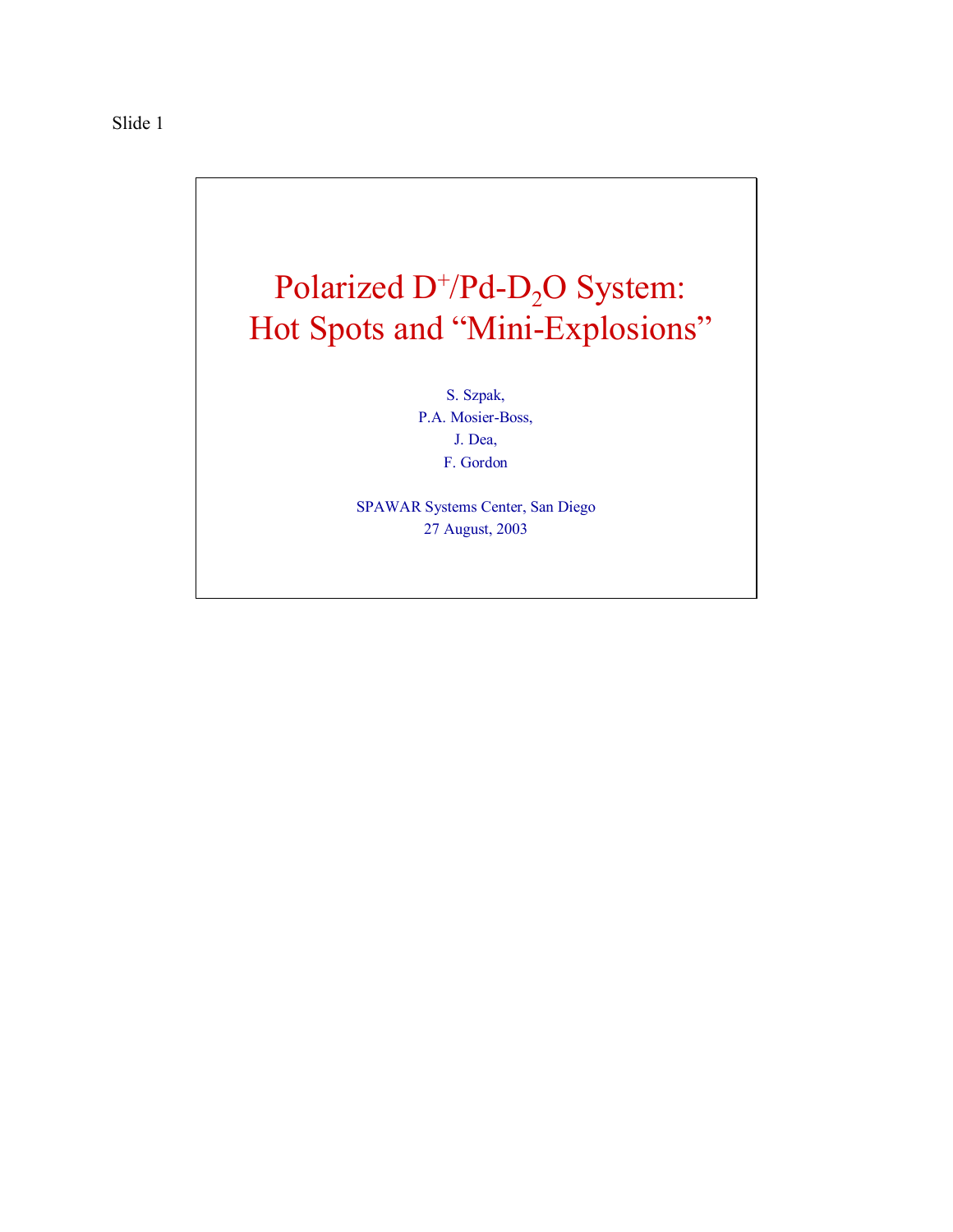

- Advantages:
	- Deposits Pd in the presence of evolving  $D<sub>2</sub>$
	- Short loading times—measurable effects within minutes
	- Extremely high repeatability
	- Maximizes experimental controls
	- Experimental flexibility
		- Multiple electrode surfaces possible
		- Multiple electrode geometries possible

By way of background, we have pioneered the use of co-deposition as the means to prepare the electrode to investigate the F-P effect and have conducted several hundred experiments using this basic technique over the past 13+ years. The Pd is co-deposited on an electrode surface, that does not absorb deuterium, in the presence of evolving  $D_2$  from a solution of PdCl<sub>2</sub> in heavy water. This technique offers several advantages including high D loading simultaneous with the formation of the Pd lattice resulting in observable effects within minutes. In addition to extremely high repeatability, we have considerable control over the formation of the Pd electrode and the flexibility to co-deposit onto different electrode surfaces and electrode and cell geometries.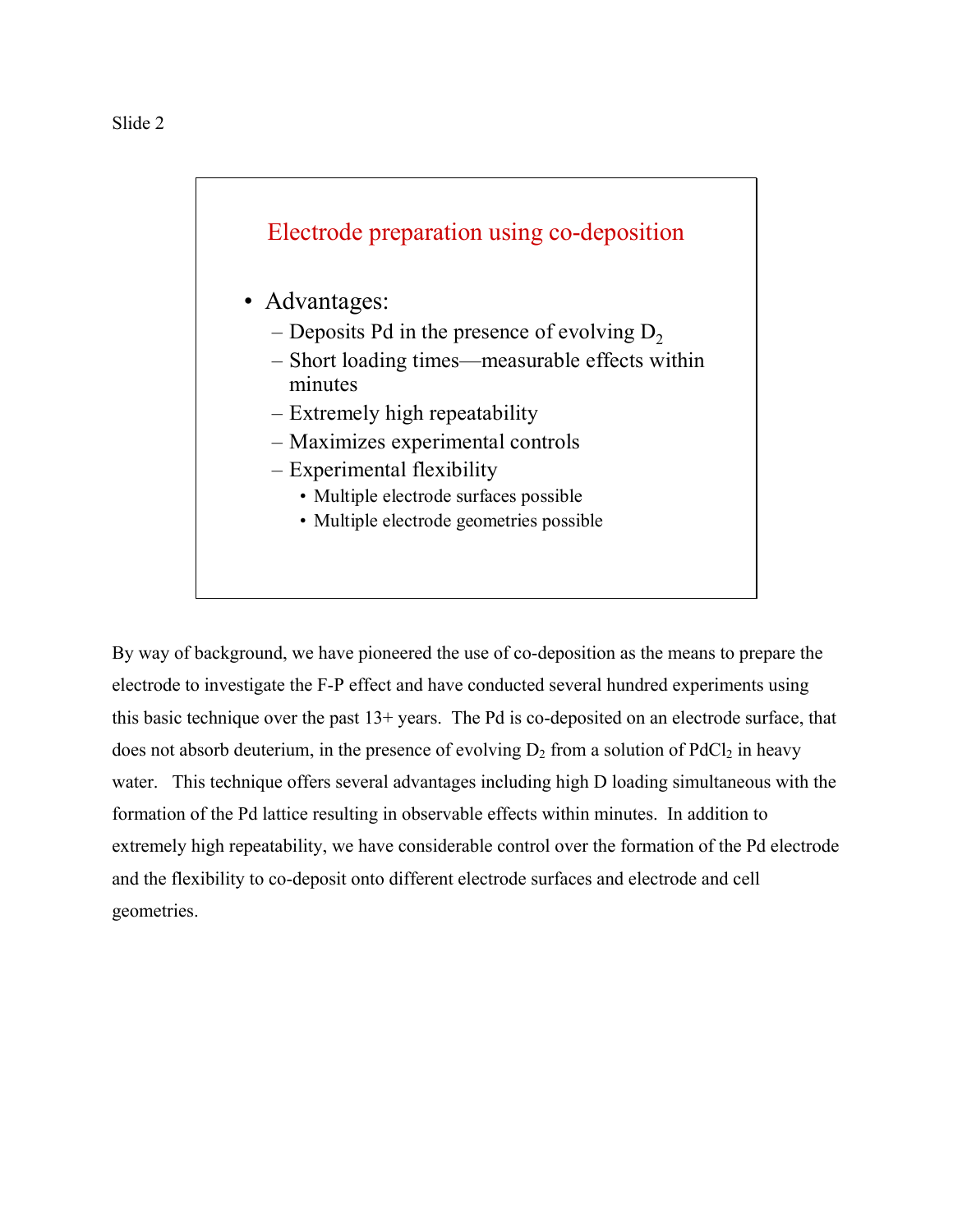

This experimental set up is an example of the flexibility that co-deposition provides. In this case, we co-deposited onto a Ni mesh that was physically placed close to a mylar film, covering a hole in the cell wall. An IR camera was positioned to focus on the electrode and recordings were made during and after the co-deposition process to monitor the temperature of the electrode and the surrounding solution. These tests were conducted with the help of the late Prof. M. Simnad, from UCSD, and Dr. Todd Evans, from GA Inc, who provided the IR camera.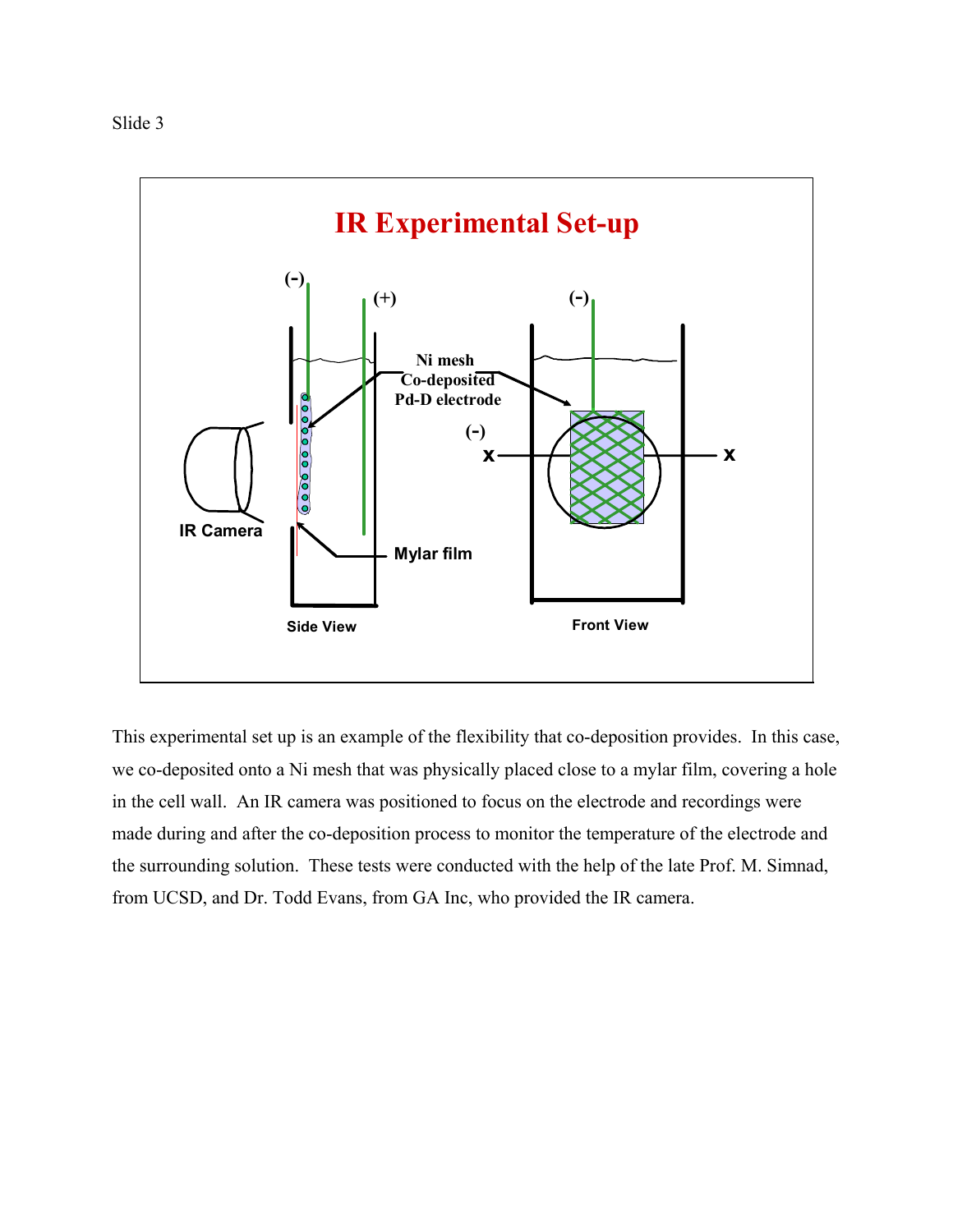

This viewgraph shows a few frames from the IR camera. I would like to point out several interesting features. In the upper left, several different temperatures are represented by the colors with the lighter blue being hotter. Toward the edge of the electrode, the temperatures are lower. Also, these frames "freeze" the action which is actually very dynamic with flashes of the light blue that decays back to the surrounding temperature. Over time, the flashes become more frequent and tend to cluster in an area with the average temperature of that area becoming hotter than the surrounding areas. Over time, the entire electrode surface reaches the hotter temperature and the process repeats itself with flashes of colors representing hotter temperatures starting to show up. The 4 frames shown here represent about 33 seconds of activity and it is clearly evident that the electrode is heating up.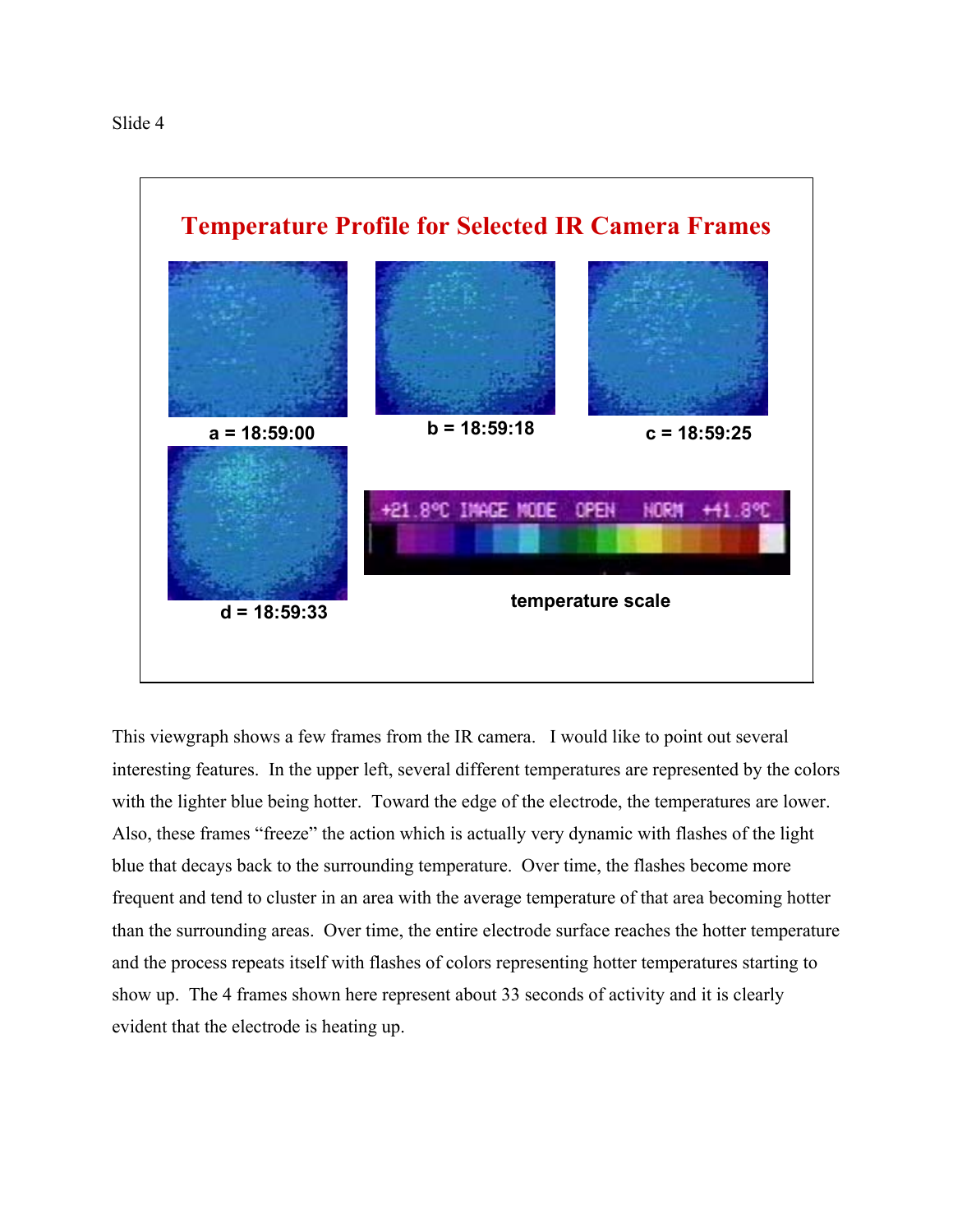The next viewgraph is a short video clip which shows the hot spots, initially in a small area of the electrode that over about 1.5 minutes expands to cover a significant portion of the electrode's surface.

## Slide 5

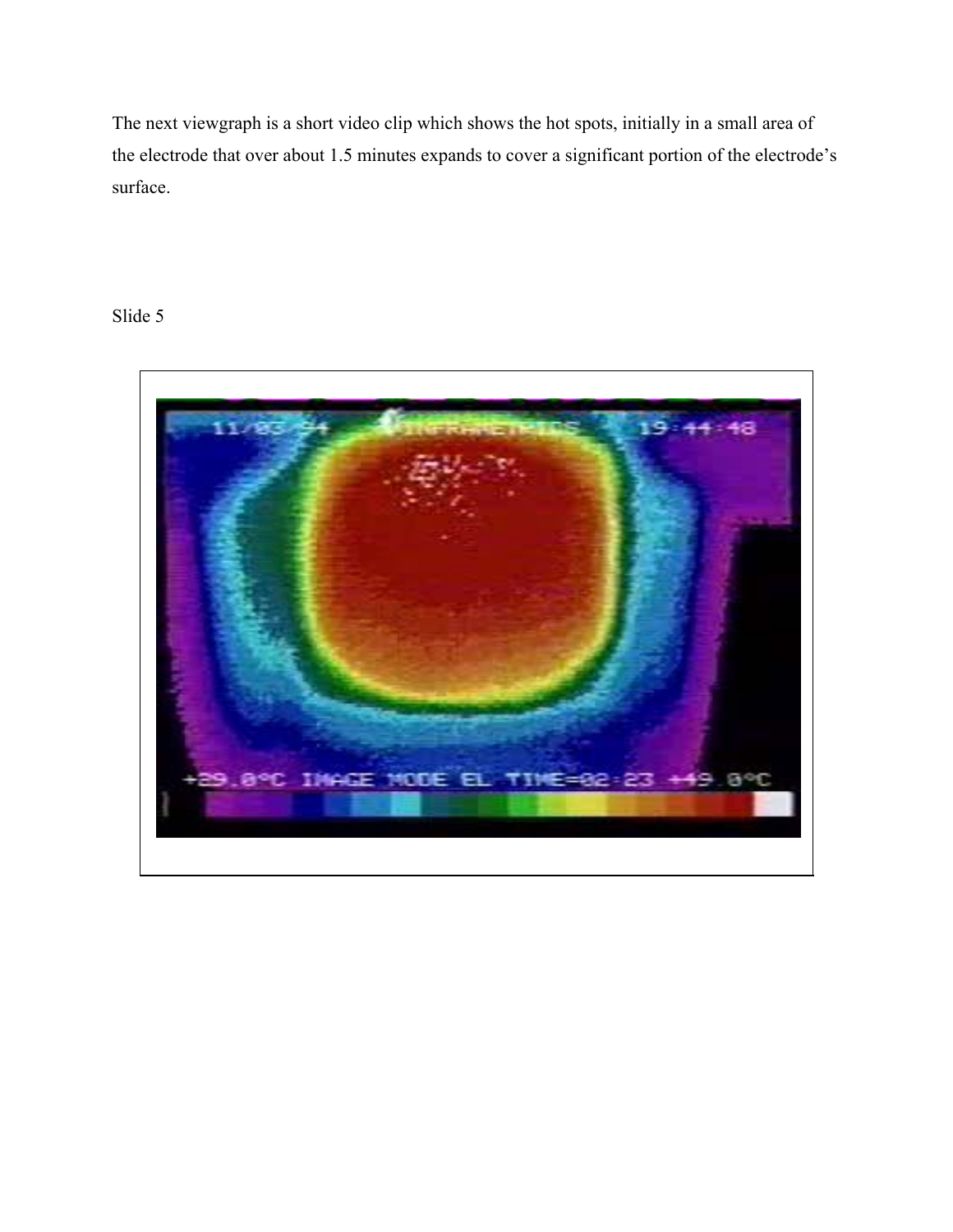

This viewgraph clearly shows flashes of heat and the temperature profile across the face of the electrode and into the solution.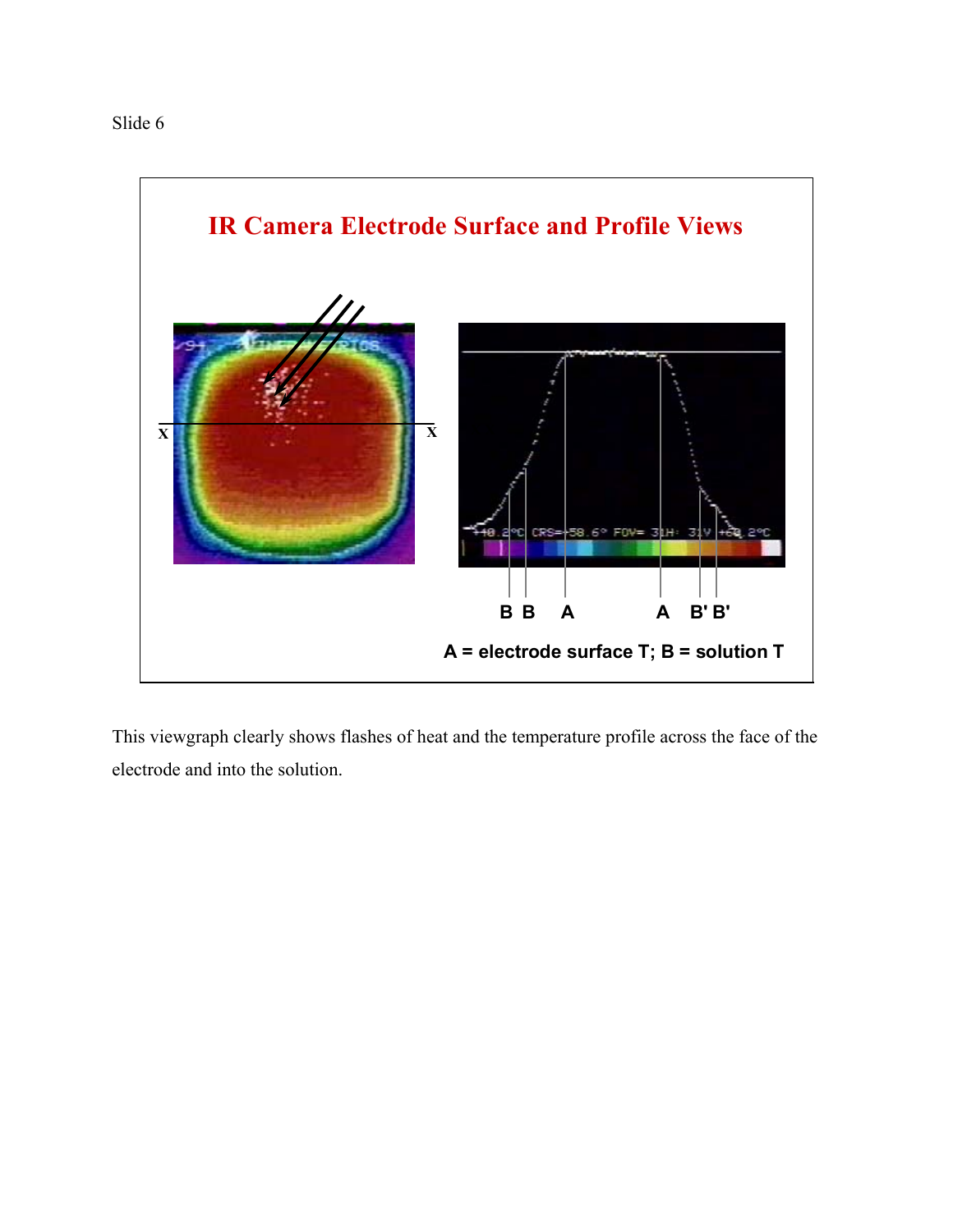



A plot of the temperature variation between the electrode surface and the surrounding solution shows that the  $\Delta T$  increases over time, reaching in excess of 10 $^{\circ}$  C.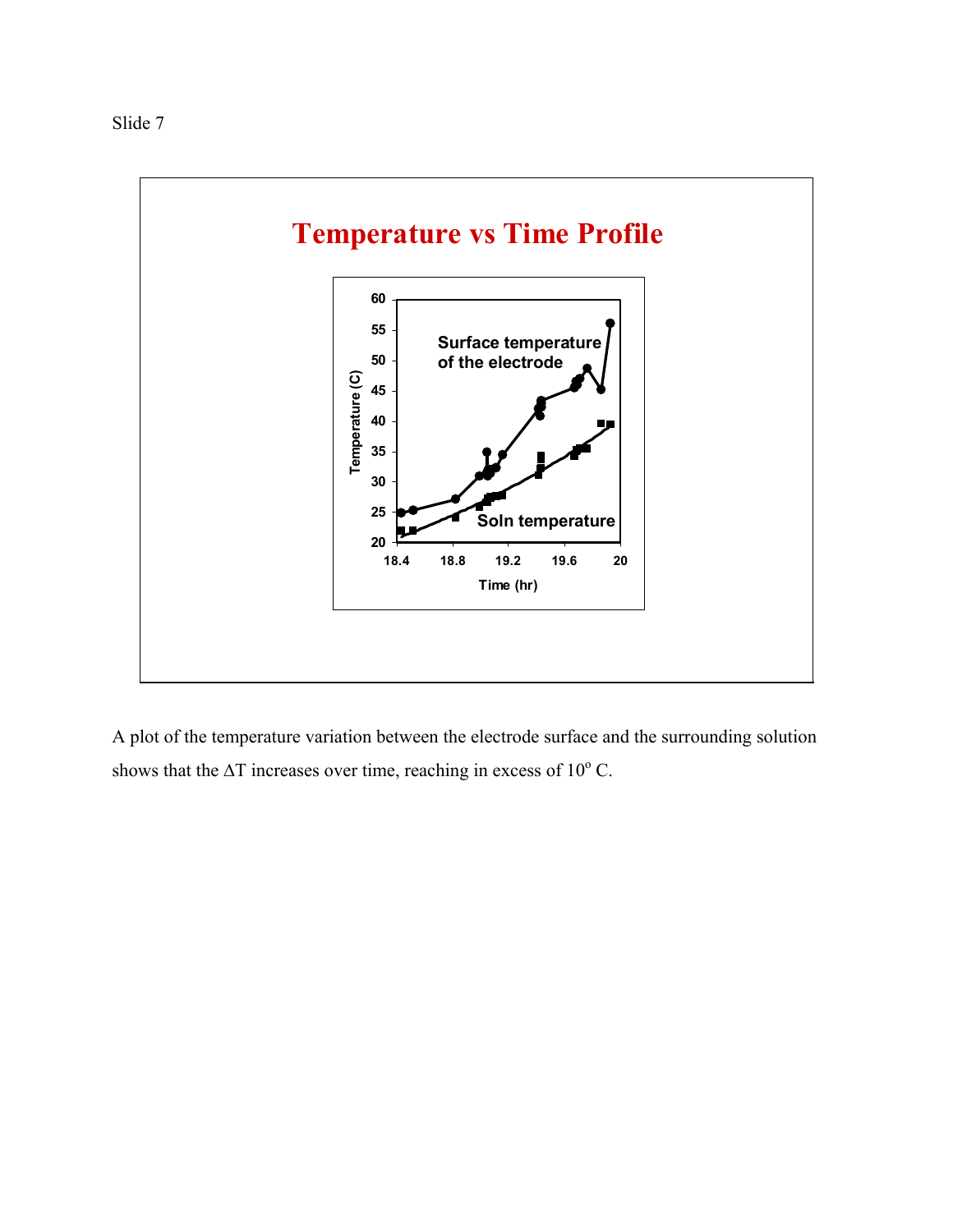

The flashes observed in the IR experiments suggest "mini-explosions" so we designed an experimental set-up to see if we could record these events using a piezoelectric sensor. Again, the co-deposition approach made this possible. A piezoelectric transducer was coated with epoxy as an insulation layer except for approximately 1 sq cm on the front on which an electrically conducting material (Ag) was deposited. This became the cathode onto which Pd was co-deposited from the PdCl in a deuterated water solution. The experimental setup and instrumentation is shown.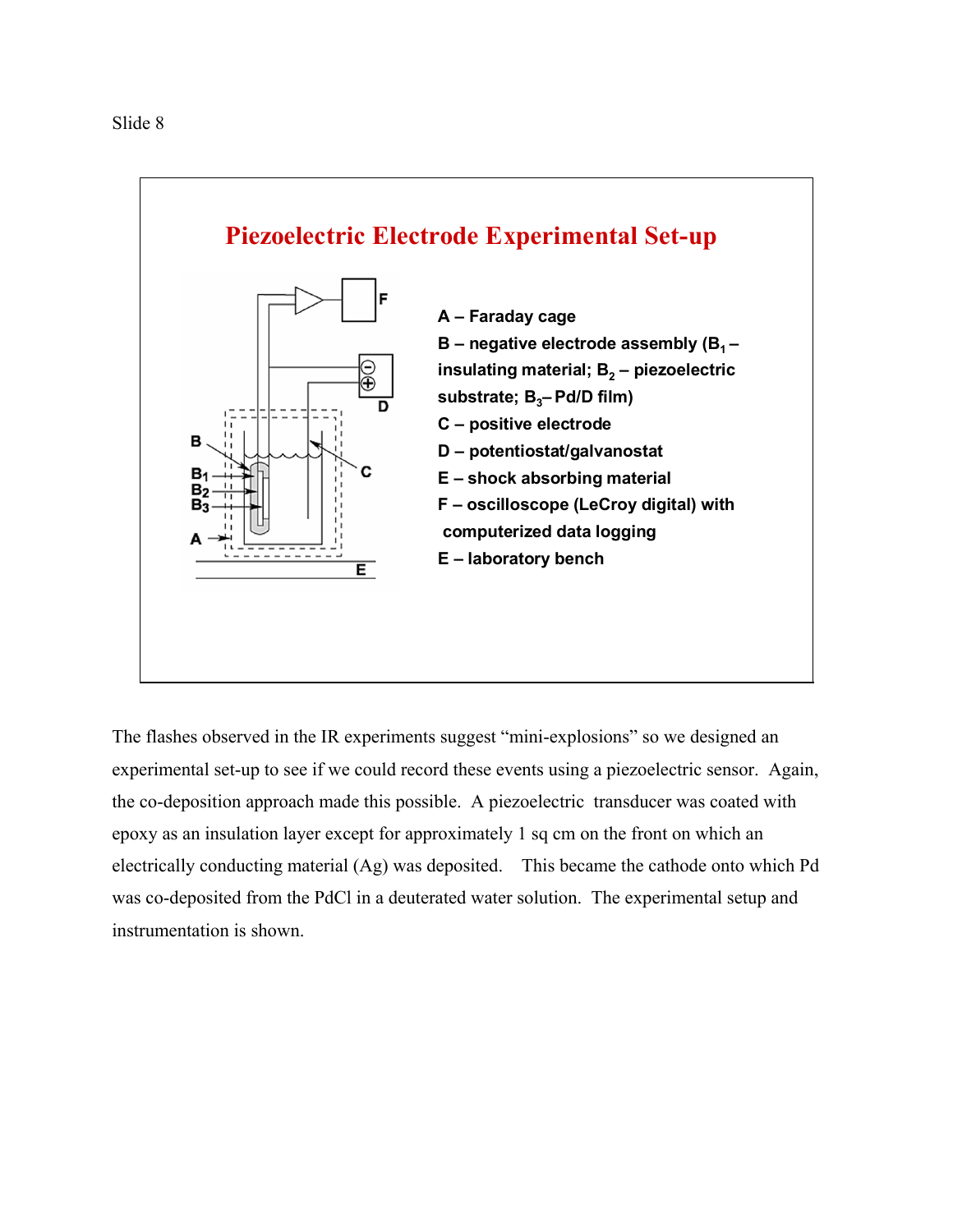

Here are a couple of plots of data recorded from the piezoelectric experiment. The plot on the left clearly shows continuous stream of events, including a large isolated event and a cluster of larger events. The plot of the right expands the time scale to show the characteristic shape that the events produce. Typically, there is a sharp spike down followed by a broader but smaller upward spike which decays back to equilibrium.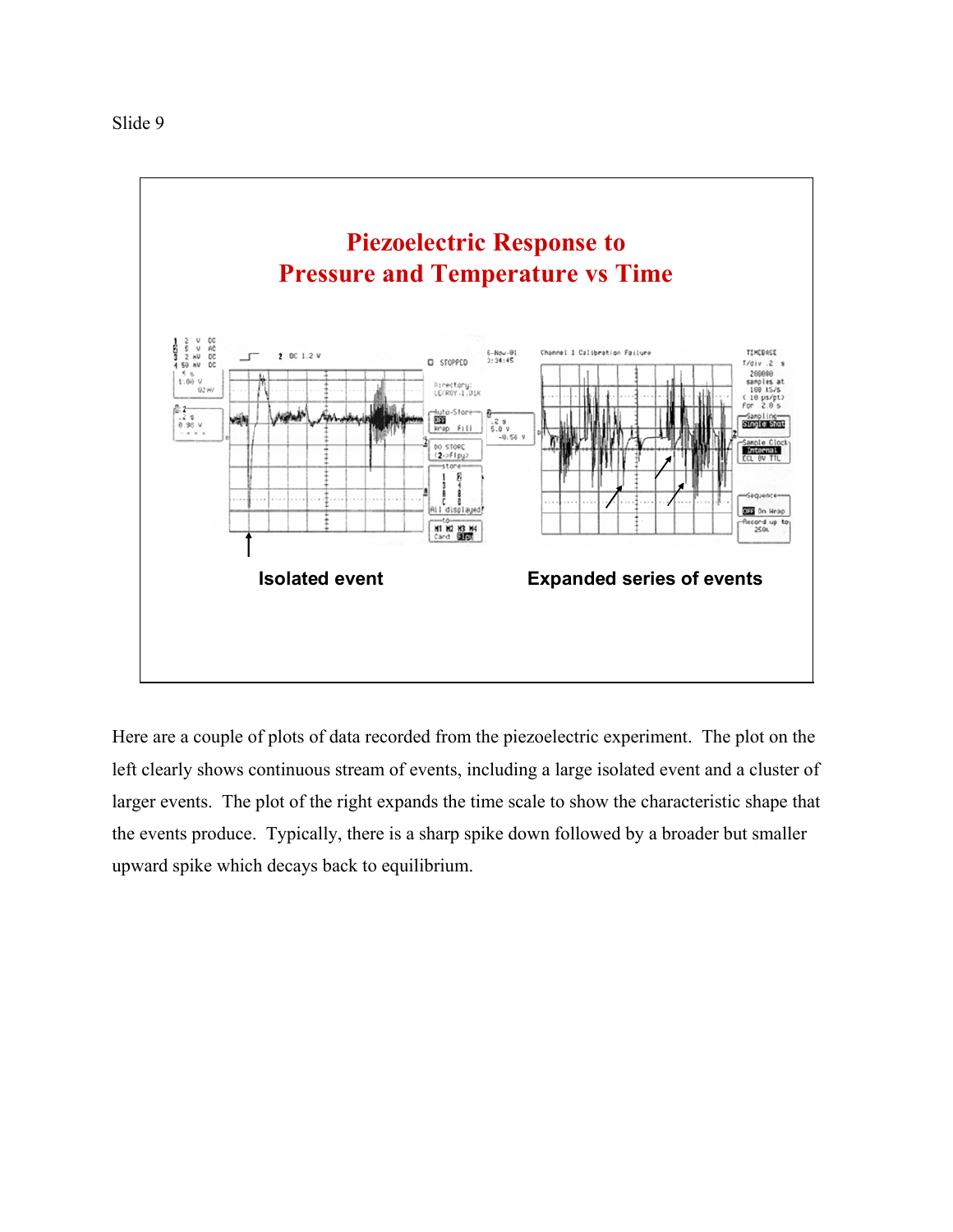

Here, we illustrate one typical response of the piezoelectric sensor. The sharp spike down is a result of compression on the sensor and the swing above the line is caused by expansion. These signals are representative of an initial pressure wave impinging on the sensor which causes compression, followed by a localized increase in temperature which causes expansion. The diagram on the right suggests an explanation which is consistent with the observed measurements. The pressure wave propagates at the speed of sound through the metal. Heat propagation is much slower. It's also worthwhile to note that these observed responses continued after the current to the cell was turned off which is consistent with "heat after death" reports that others have seen. Although it was observed that the frequency and intensity of the events decayed with time, a few events were still observed after 3 days.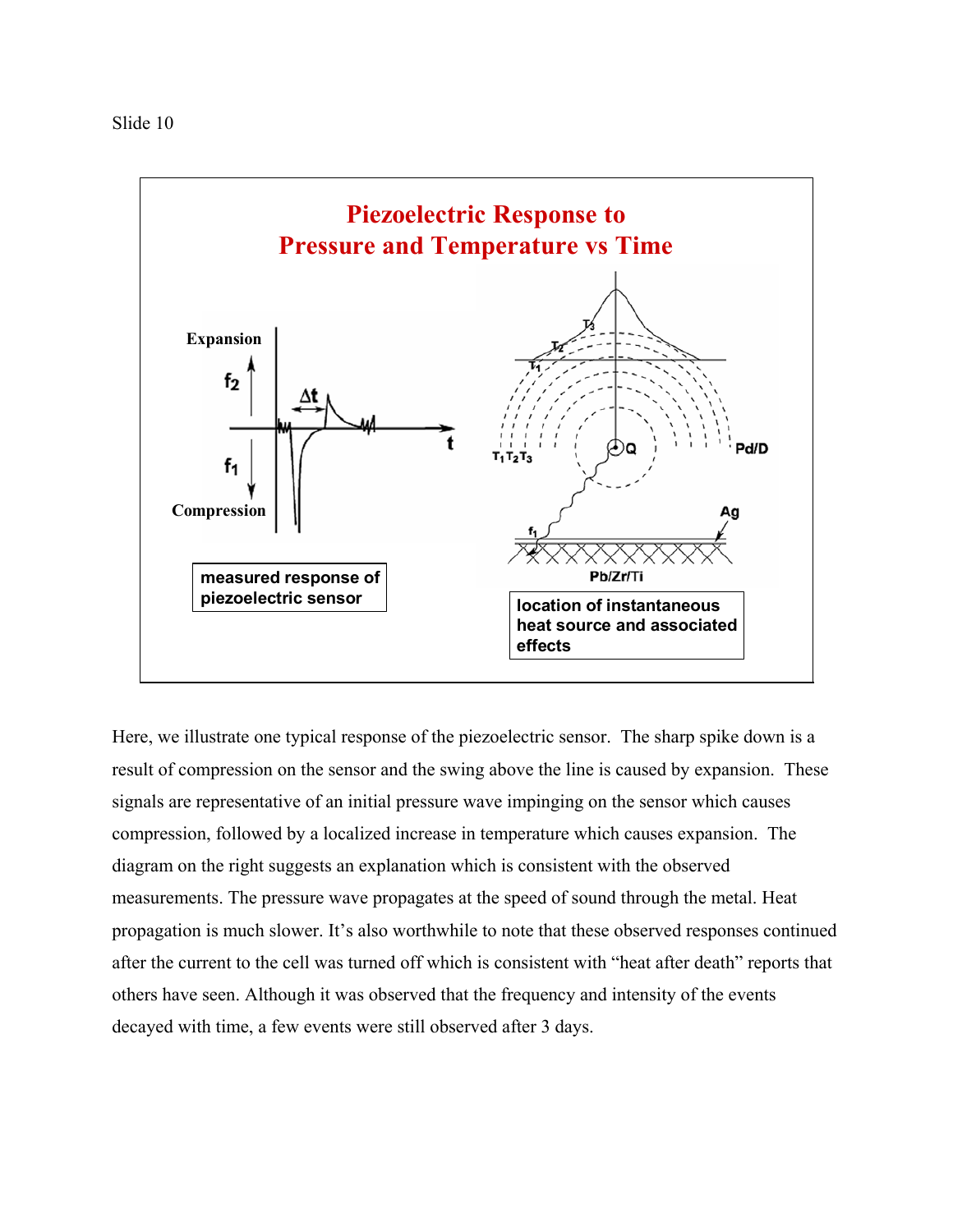

This plot is included to show that we also observed short intermittent periods of much larger activity. The scale on the left is now in volts. The small signals shown to the left, occurring between 543 and 544 seconds are representative of the signal amplitude which the previous graphs have shown at much larger scale. The large signals starting shortly after 544 seconds are 3 to 5 orders of magnitude larger. We only observed these a few times during the experiment when the solution temperature was approaching  $90^{\circ}$  C. We have no explanation, at this time, for these observations which only lasted a few seconds and ended as quickly as they began.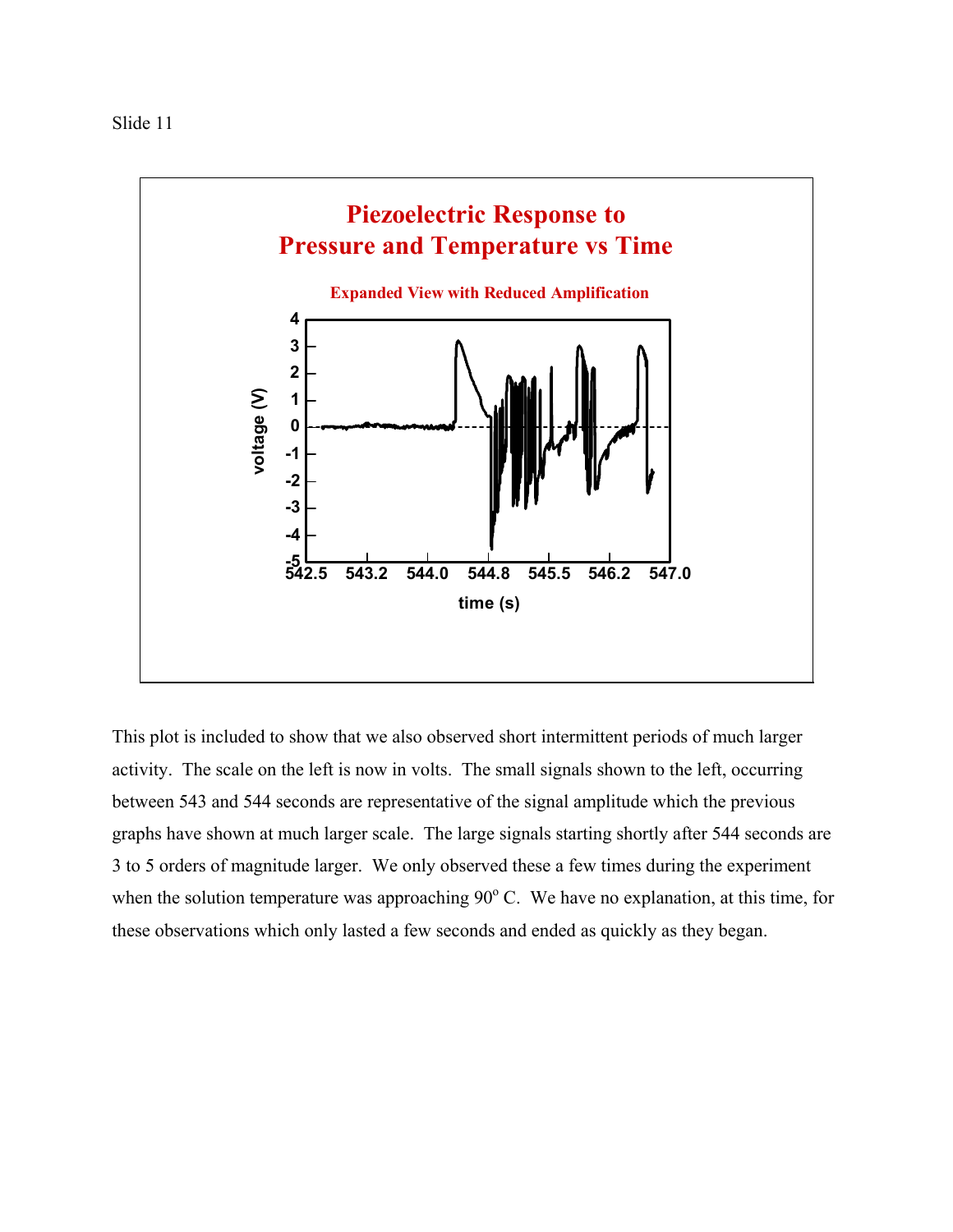

These experiments suggest that the events are the result of clusters of  $D^+e^-$  complexes. Chemical reactions can explain the formation of such complexes. The blue represents a section through the electrode with several layers shown where the layers are identified by the processes that occur rather than specific physical depth. Starting on the left, with the reduction of  $D^+$  to D as it contacts the adsorption layer. Next, it moves inside the absorbed layer inside the contact surface and then incorporated in the lattice placement layer. At this point, dissociation occurs, leaving  $D^+$  and  $e$ . The chemical potential is the driving force for all of these processes. At this stationary state, i.e. no net flow of matter but flow of energy is permitted, assures the equality of the chemical potential  $\mu_s$  in all the layers. If the chemical potential is increased by increasing the over potential, and assuming fast processes in the first three layers, a gradient is created in the reaction layer that promotes the influx of deuterium followed by dissociation to form  $D^+$  and